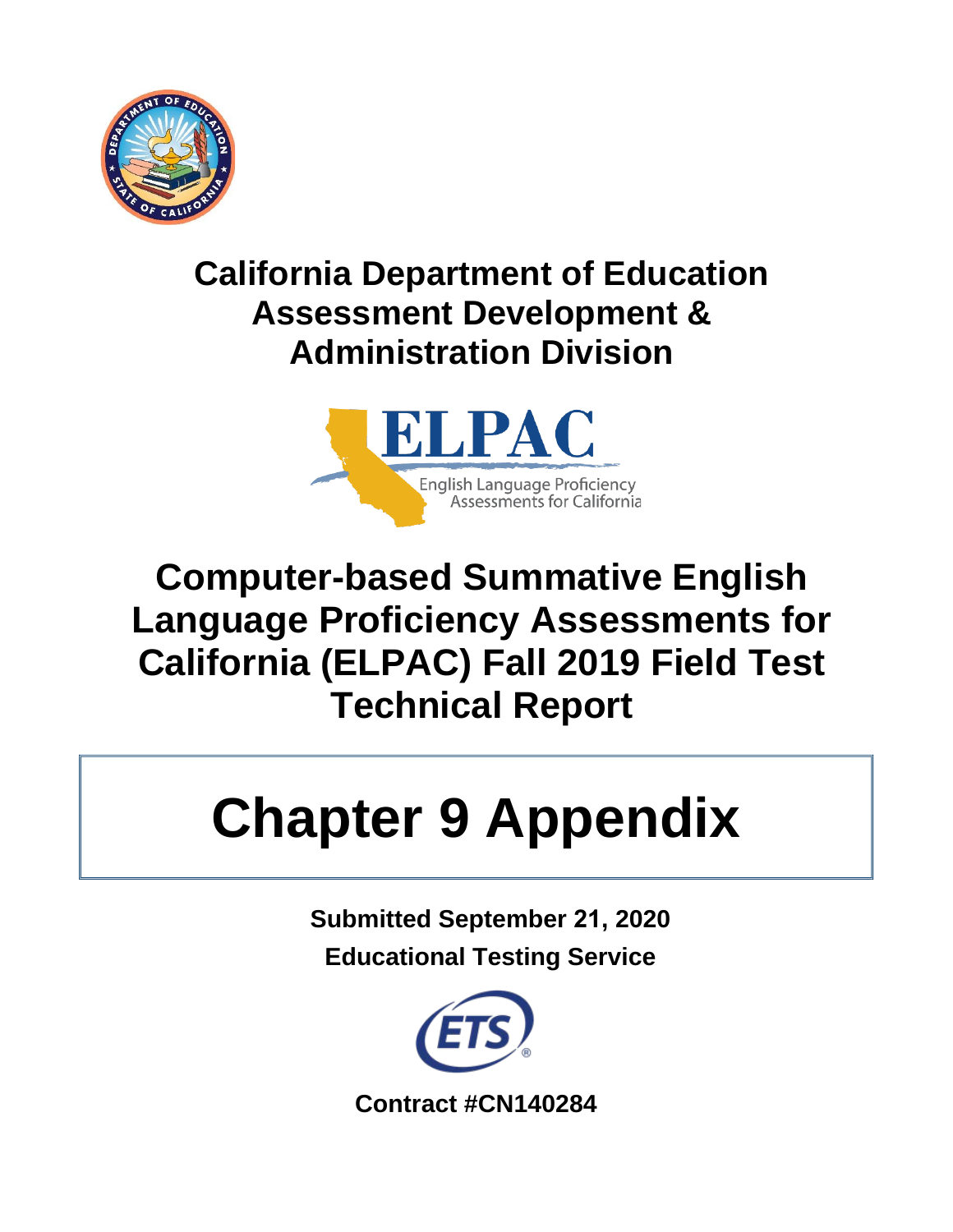# **Table of Contents**

# **List of Tables**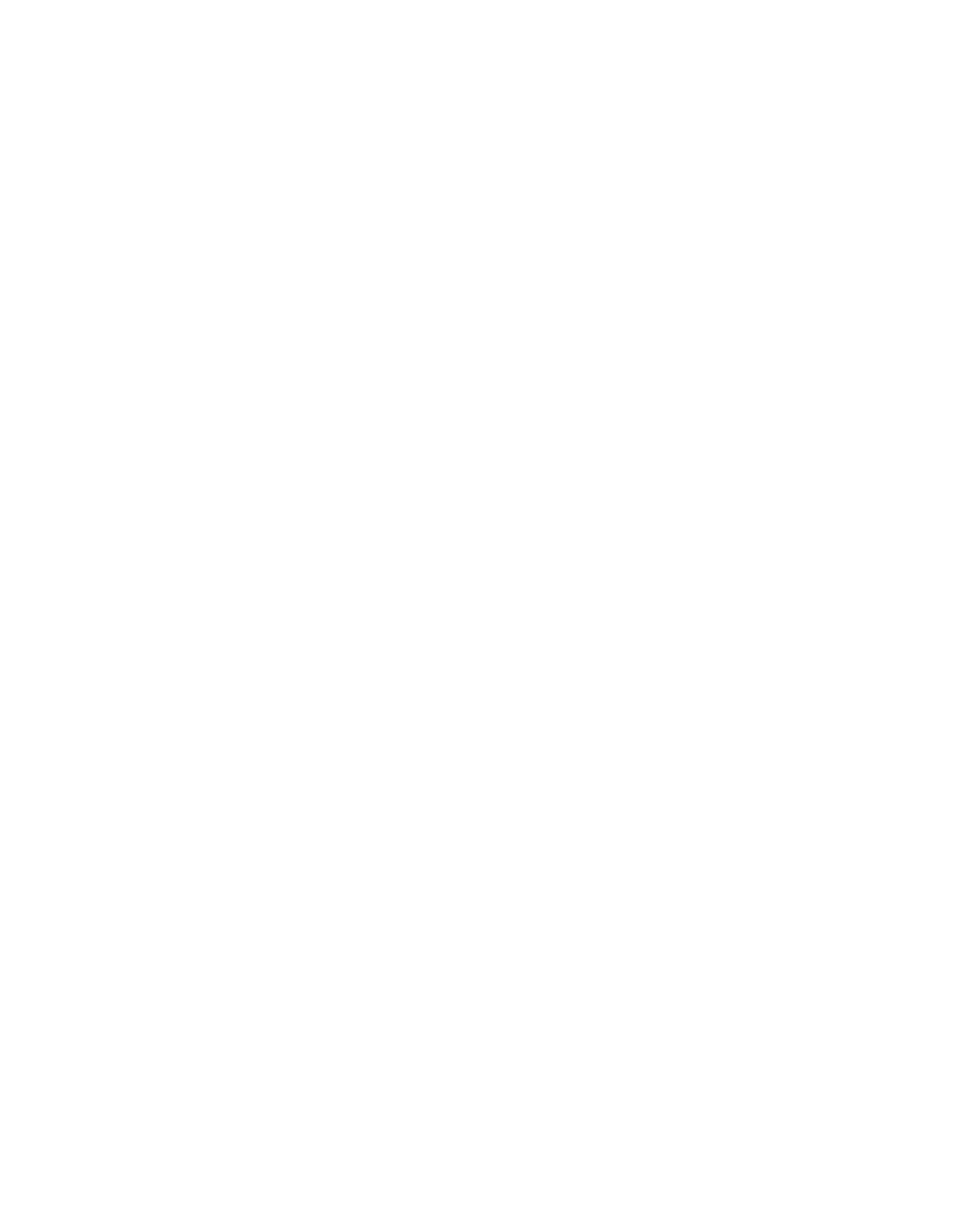# <span id="page-4-0"></span>**Appendix 9.A: Post-test Administration Survey Results**

# <span id="page-4-3"></span><span id="page-4-1"></span>**Response Statistics**

| <b>Table 9.A.1 Response Statistics</b> |                       |     |  |  |
|----------------------------------------|-----------------------|-----|--|--|
| Value                                  | <b>Percent Count</b>  |     |  |  |
| Complete                               | 100.00%               | 675 |  |  |
| Partial                                | 0.00%                 | O   |  |  |
| <b>Disqualified</b>                    | 0.00%                 | O   |  |  |
|                                        | <b>Totals 100.00%</b> | 675 |  |  |

# <span id="page-4-2"></span>**Test Administration Details**

<span id="page-4-4"></span>**1. What was your role in the ELPAC field test? (Select all that apply.)** 

| <b>Table 9.A.2 Results for Question 1</b> |                      |     |  |  |  |
|-------------------------------------------|----------------------|-----|--|--|--|
| Role                                      | <b>Percent Count</b> |     |  |  |  |
| LEA ELPAC coordinator 26.50%              |                      | 179 |  |  |  |
| Site ELPAC coordinator 41.60%             |                      | 281 |  |  |  |
| ELPAC test examiner 63.70%                |                      | 430 |  |  |  |

- 
- <span id="page-4-5"></span>**2. For which grade(s) or grade span did your local educational agency (LEA) or school administer the field test?**

|  |  | <b>Table 9.A.3 Results for Question 2</b> |
|--|--|-------------------------------------------|
|--|--|-------------------------------------------|

| <b>Grade Level</b> | <b>Percent Count</b> |     |
|--------------------|----------------------|-----|
| Kindergarten       | 28.10%               | 119 |
| Grade one          | 30.90%               | 131 |
| Grade two          | 37.70%               | 160 |
| Grade three        | 50.50%               | 214 |
| Grade four         | 50.20%               | 213 |
| Grade five         | 50.20%               | 213 |
| Grade six          | 32.50%               | 138 |
| Grade seven        | 37.00%               | 157 |
| Grade eight        | 37.30%               | 158 |
| Grade nine         | 23.60%               | 100 |
| Grade ten          | 25.20%               | 107 |
| Grade eleven       | 21.20%               | 90  |
| Grade twelve       | 20.50%               | 87  |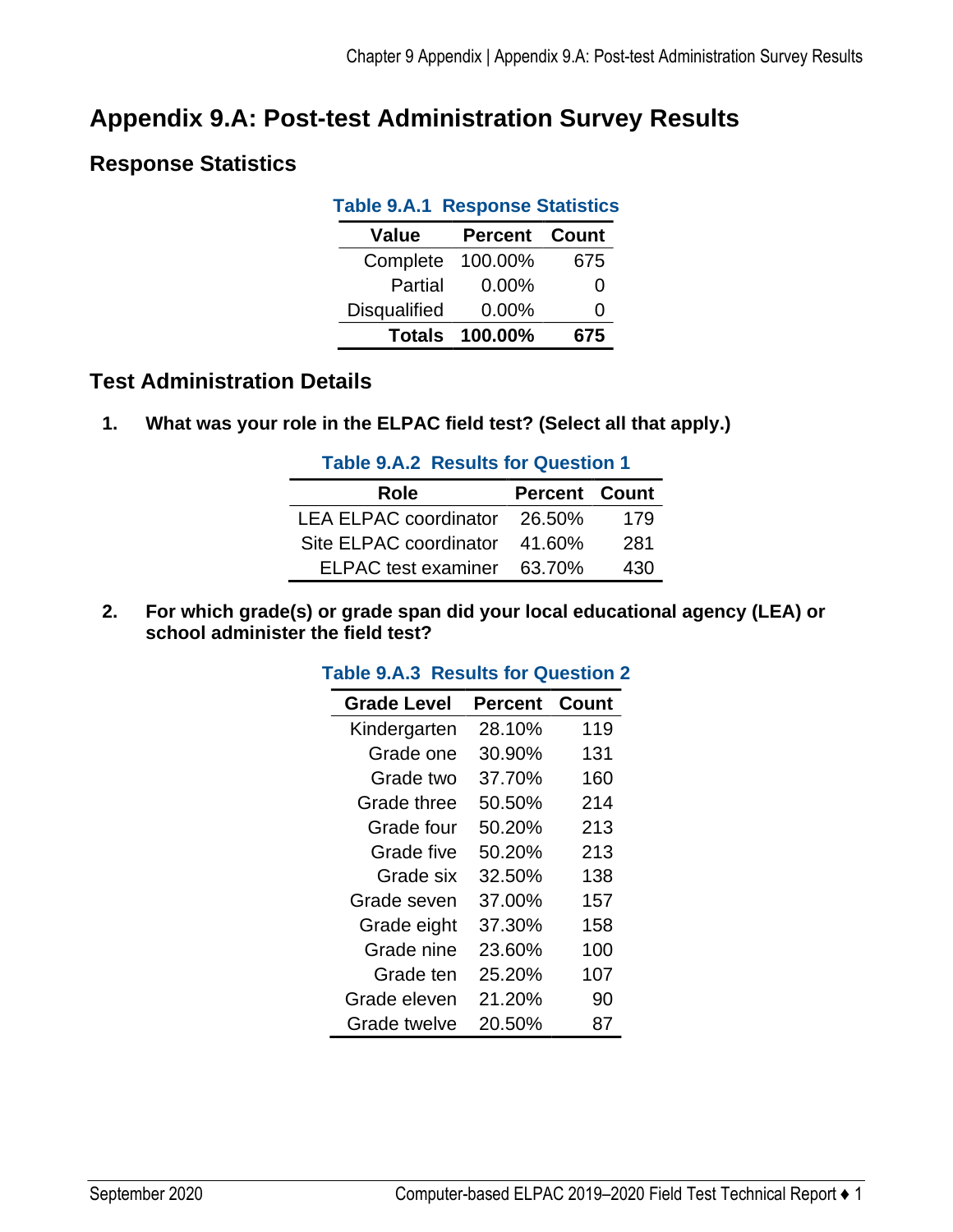<span id="page-5-0"></span>**3. For which grade(s) or grade span did you administer the field test?** 

| <b>Table 9.A.4 Results for Question 3</b> |         |       |  |  |  |
|-------------------------------------------|---------|-------|--|--|--|
| <b>Grade Level</b>                        | Percent | Count |  |  |  |
| Kindergarten                              | 24.40%  | 105   |  |  |  |
| Grade one                                 | 26.50%  | 114   |  |  |  |
| Grade two                                 | 34.40%  | 148   |  |  |  |
| Grade three                               | 41.90%  | 180   |  |  |  |
| Grade four                                | 41.90%  | 180   |  |  |  |
| Grade five                                | 41.60%  | 179   |  |  |  |
| Grade six                                 | 27.40%  | 118   |  |  |  |
| Grade seven                               | 33.70%  | 145   |  |  |  |
| Grade eight                               | 32.60%  | 140   |  |  |  |
| Grade nine                                | 21.60%  | 93    |  |  |  |
| Grade ten                                 | 25.60%  | 110   |  |  |  |
| Grade eleven                              | 20.50%  | 88    |  |  |  |
| Grade twelve                              | 19.50%  | 84    |  |  |  |

**4. Which of the following ELPAC areas need additional training or resource materials? (Select all that apply.)** 

<span id="page-5-1"></span>

| <b>ELPAC Areas</b>                                          | <b>Percent</b> | Count |
|-------------------------------------------------------------|----------------|-------|
| Administration of the ELPAC                                 | 25.40%         | 162   |
| Alternate assessments                                       | 21.80%         | 139   |
| Domain exemptions                                           | 14.90%         | 95    |
| <b>Test Operations Management System (TOMS)</b>             | 19.90%         | 127   |
| Test administration policies and procedures                 | 14.10%         | 90    |
| <b>Test security</b>                                        | 2.30%          | 15    |
| <b>Ordering materials</b>                                   | 4.90%          | 31    |
| Returning materials                                         | 4.40%          | 28    |
| Accommodations                                              | 24.60%         | 157   |
| None-Training materials and resource materials are adequate | 37.10%         | 237   |
| Other-Write In (Required)                                   | 0.60%          | 4     |

#### **Table 9.A.5 Results for Question 4**

What follows are write-in responses for question 4:

- The picture in our assessment manuals did not match the prompt given in the Speaking section (i.e., the picture was an art class and the question was about a math class)
- Better access to technology materials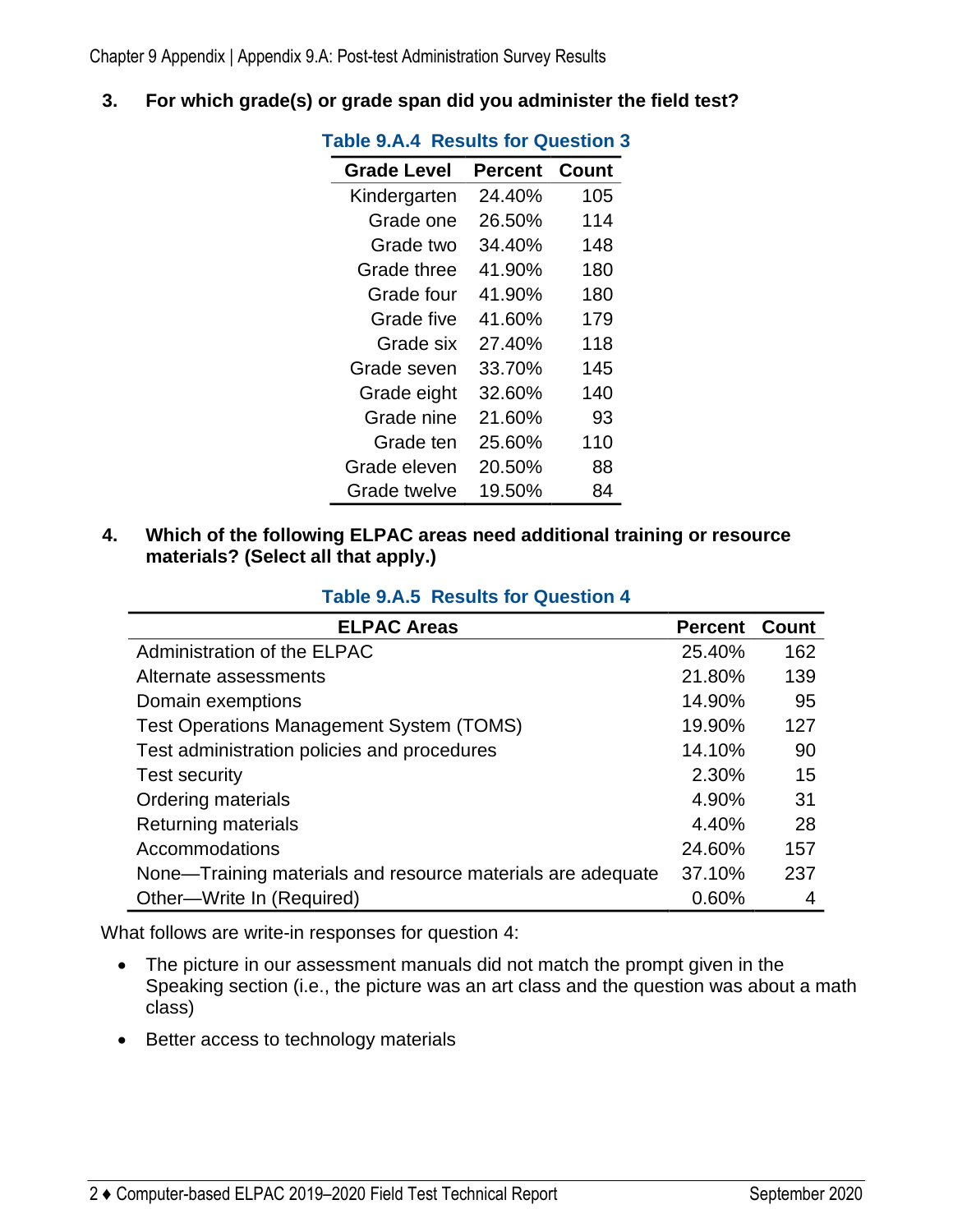#### **5. Provide a reason for your selection(s).**

- Thirty-five percent of the reasons provided expressed that the training received, materials, and Moodle site were sufficient.
- Eighteen percent of the reasons noted needing more training and information about accommodations and alternate assessment which were not covered during training.
- There were an equal number of entries for challenges with the speaking domain and TOMS. Some respondents expressed a lack of familiarity with TOMS.
- The training was too close to the administration of the field test. There was not enough time to get familiar with materials.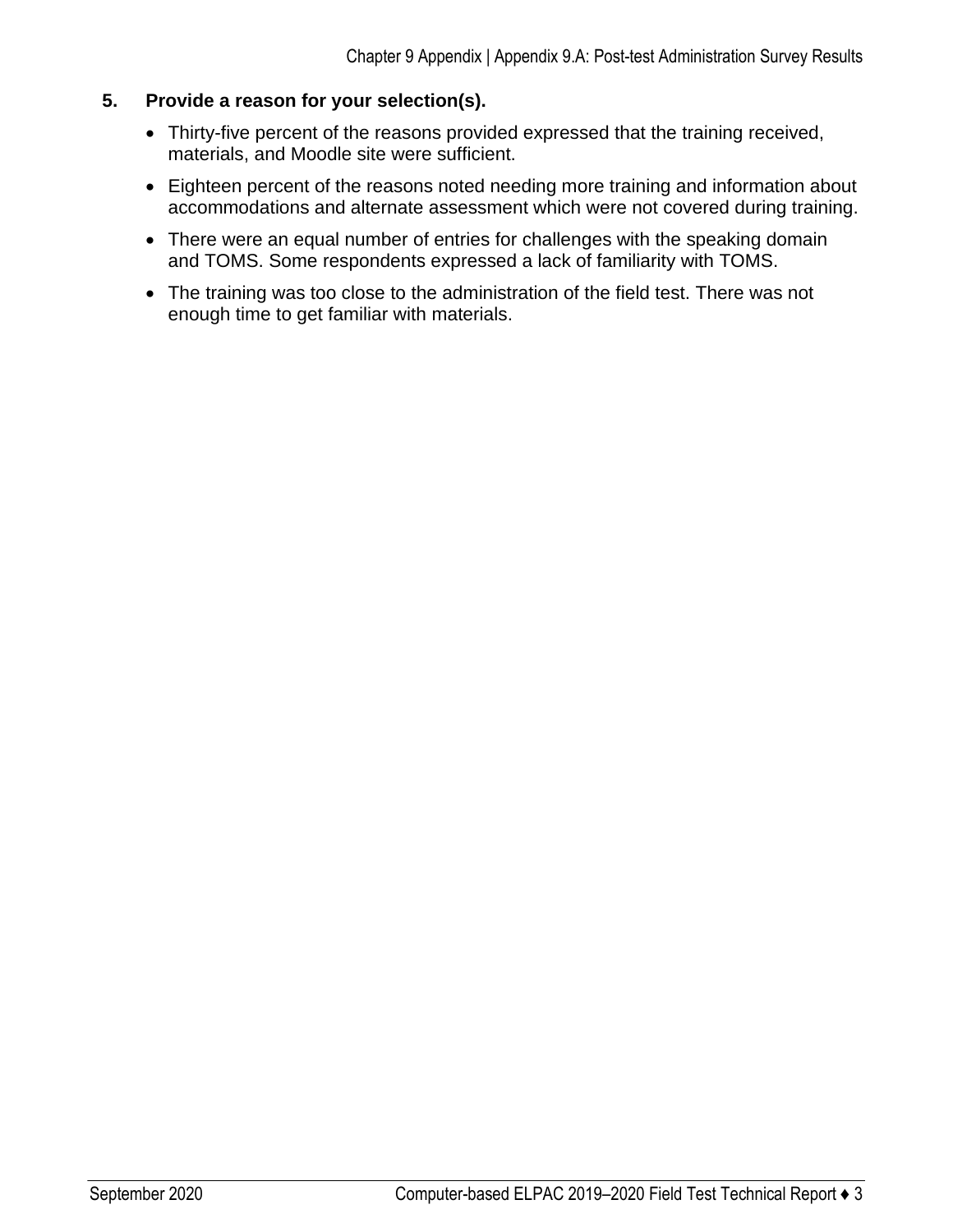# **Clarity of Materials**

**6. Were the information and directions in the following manuals and resources clear?** 

<span id="page-7-1"></span><span id="page-7-0"></span>

| <b>Resource</b>                                                                             | Clear | Percentage          | Clear | Percentage | ල<br>ල<br>ថ្ន<br>Somewl | Percentage | Not Clear         | ercentage | ⋖<br>$\overline{\textbf{b}}$<br>bid | Percentage | $\frac{6}{5}$<br><u>iq</u><br>Was<br>₹<br><b>Kno</b><br>Resource<br>ŏ<br>Did<br>Di | Percentage | Responses<br>otal |
|---------------------------------------------------------------------------------------------|-------|---------------------|-------|------------|-------------------------|------------|-------------------|-----------|-------------------------------------|------------|------------------------------------------------------------------------------------|------------|-------------------|
| <b>Field Test Administration Manual</b>                                                     | 166   | 25.2%               | 350   | 53.2%      | 80                      | 12.2%      | $22 \overline{ }$ | 3.3%      | 19                                  | 2.9%       | 21                                                                                 | 3.2%       | 658               |
| Directions for Administration (DFA)-Speaking                                                |       | 171 25.9% 326 49.5% |       |            |                         | 78 11.8%   |                   | 16 2.4%   |                                     | 63 9.6%    | 5                                                                                  | $0.8\%$    | 659               |
| Directions for Administration (DFA)- 194 29.1% 328 49.2%<br>Listening, Reading, and Writing |       |                     |       |            |                         | 85 12.8%   |                   | 26 3.9%   | 28                                  | 4.2%       |                                                                                    | 5 0.8%     | 666               |

#### **Table 9.A.6 Results for Question 6**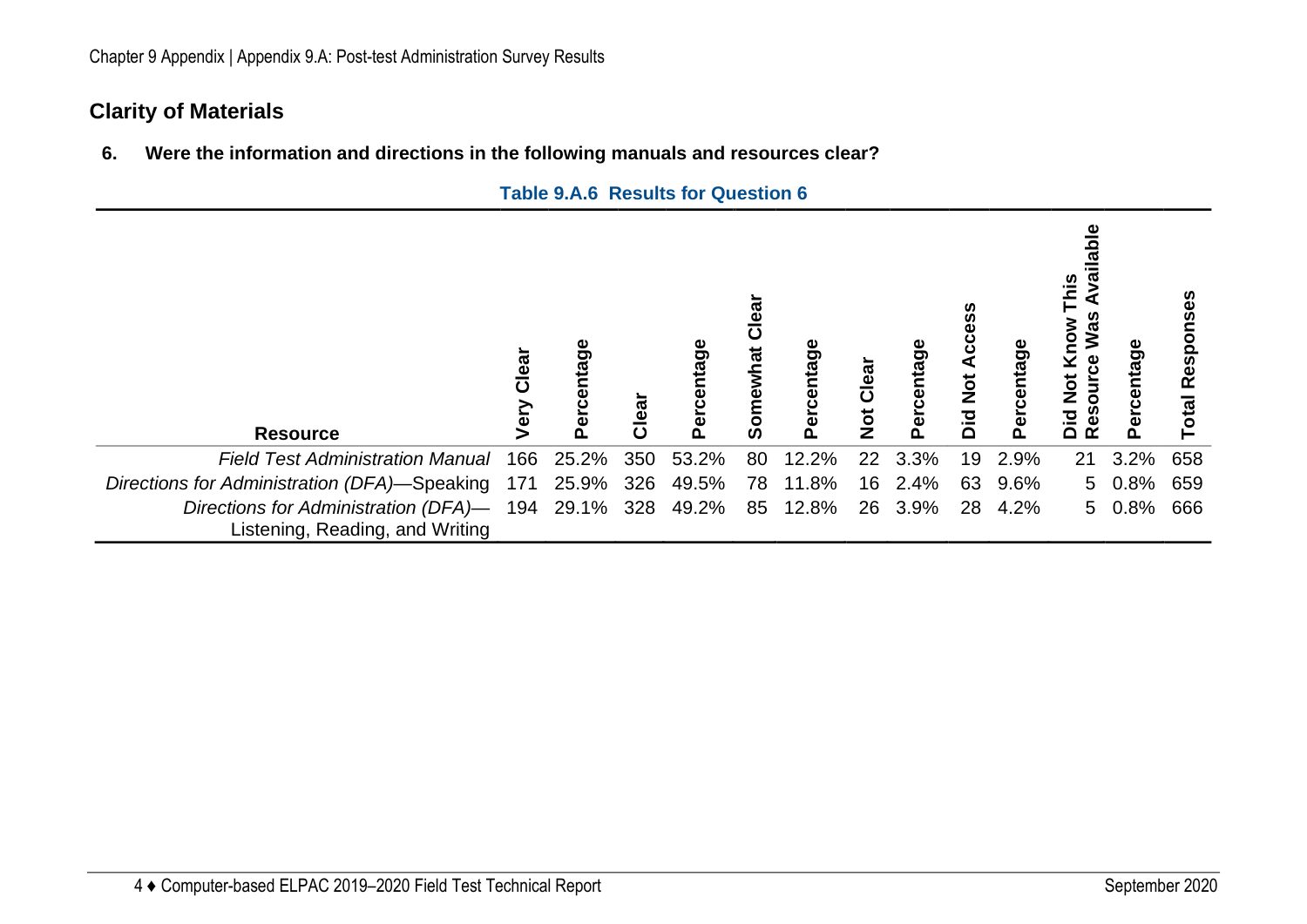#### **7. Please provide your reasons for answering "Somewhat Clear" or "Not Clear" for the** *Computer-based ELPAC Field Test Administration Manual***.**

- Close to 30 percent of the reasons provided in this section dealt with directions being too lengthy, repetitive, or wordy. Respondents were looking for a more linear list of directions.
- Twenty-one percent responded that the field test off-grade testing was confusing and unclear about which form to select online.
	- Confusing to administer paper and computer to students
- Eleven percent of the reasons provided pertained to the Speaking domain.
	- Very confusing and cumbersome to administer with two computers, for scoring through DEI or score sheet and also recording
	- Too difficult and too long
	- Took too much time
- Ten percent of the reasons provided pertained to access to TOMS, resources like the *Test Administration Manual*, and appropriate links.
- Ten percent of the reasons provided mentioned a lack of experience with online testing and the short time between training and actual test administration.

#### **8. Please provide your reasons for answering "Somewhat Clear" or "Not Clear" for the** *Directions for Administration***—Speaking.**

- Twenty-nine percent of the reasons provided in the section pertained to administration. Respondents noted how the entire administration is very time consuming and confusing, with too many things going on at the same time. There were also comments about how examiners were not sure when to record.
- Twelve percent of responses pertained to vague and sometimes general directions. Some comments noted step-by-step directions and more explicit directions.
- Ten percent of responses pertained to stopping markers. These were not very clear as to when to stop and how to enter it in the DEI if the test was stopped.
- Eight percent of responses pertained to rubrics being awkwardly placed and inconsistent. There were comments about it being more organized in the upper grades.

#### **9. Please provide your reasons for answering "Somewhat Clear" or "Not Clear" for the** *Directions for Administration***—Listening, Reading, and Writing.**

- Forty-one percent of responses pertained to a combination of directions being too wordy, long, complicated, and repetitive.
	- Directions need to be simplified especially for K–2.
	- Certain directions were being given at the beginning of the test on how to end the test.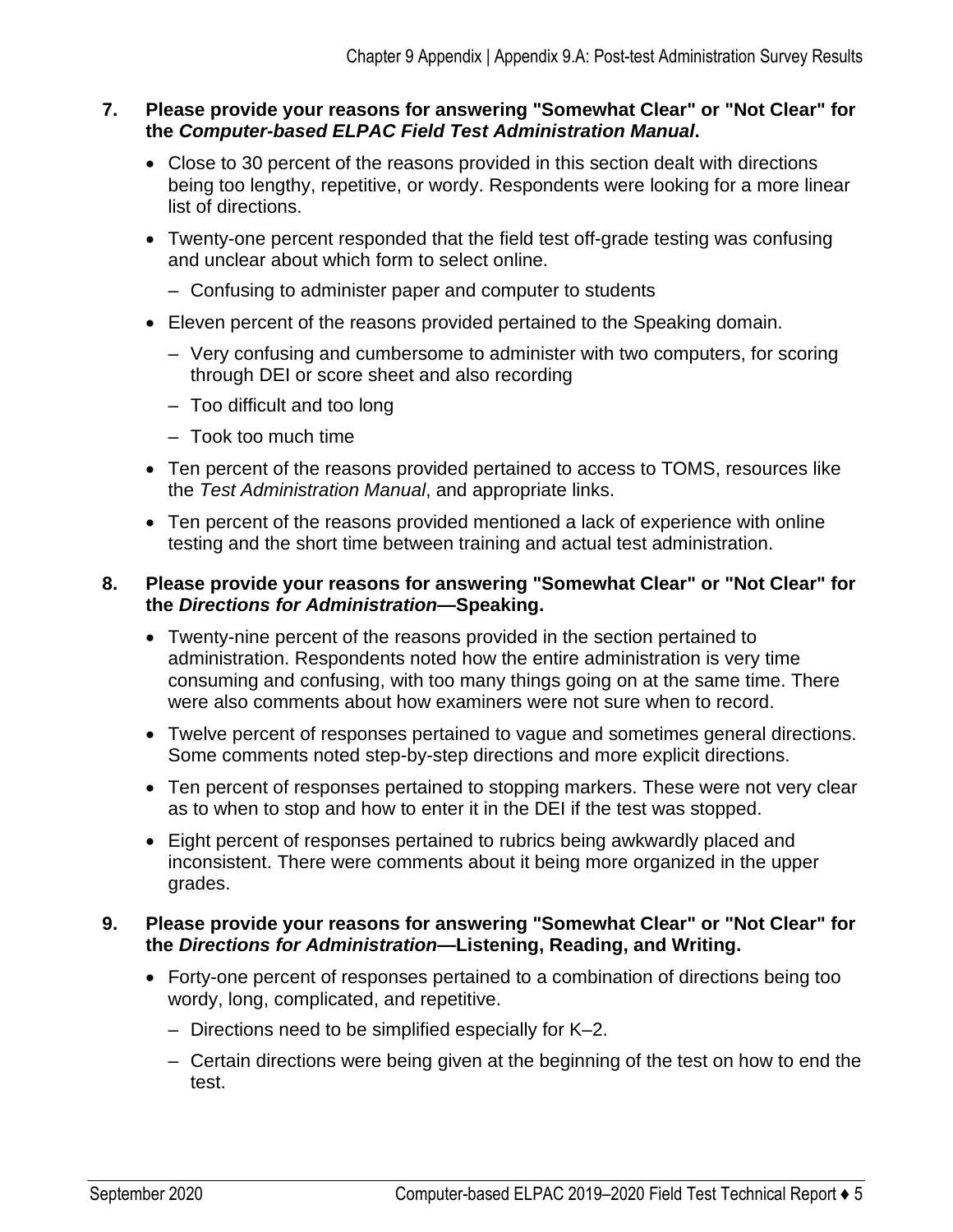Chapter 9 Appendix | Appendix 9.A: Post-test Administration Survey Results

- Fourteen percent of responses pertained to administration: how the test took too long to complete, the need for clearer instructions about pausing to take notes, and clarification on what to do when there is an interruption and stimuli could not be played again.
- Ten percent of the responses pertained to use of the headphones, especially with the reading, when it is only required for the directions.
- Under 10 percent commented that there were no stopping points for the Reading and Writing domains, or that the stopping points were not very clear.

# <span id="page-9-0"></span>**Training Tests**

<span id="page-9-1"></span>**10. Did you use the new ELPAC training tests with your student(s) in preparation for the field test?** 

| <b>Table 9.A.7 Results for Question 10</b> |                               |                       |     |  |  |  |
|--------------------------------------------|-------------------------------|-----------------------|-----|--|--|--|
|                                            | <b>Response Percent Count</b> |                       |     |  |  |  |
|                                            | Yes.                          | 26.00%                | 174 |  |  |  |
|                                            | No.                           | 74.00%                | 495 |  |  |  |
|                                            |                               | <b>Totals 100.00%</b> | 669 |  |  |  |

#### **11. What was your reason for not using the ELPAC training tests with your student(s)?**

- Respondents provided the following reasons:
	- Did not have time to administer training test before the field test
	- Did not know it was available
	- Limited access to students, so no time for the training test
	- Not a classroom teacher—training tests are administered by classroom teachers
	- Some did not have students but practiced using the training test with fellow teachers

#### <span id="page-9-2"></span>**12. How helpful were the training tests in preparing you to administer the field test?**

| <b>Table 9.A.8 Results for Question 12</b> |                      |     |  |  |
|--------------------------------------------|----------------------|-----|--|--|
| <b>Response</b>                            | <b>Percent Count</b> |     |  |  |
| Very helpful                               | 31.60%               | 55  |  |  |
| Helpful                                    | 48.90%               | 85  |  |  |
| Somewhat helpful                           | 19.50%               | 34  |  |  |
| <b>Totals</b>                              | 100.00%              | 174 |  |  |

#### **13. Why were the training tests not helpful?**

• There were no responses for this question.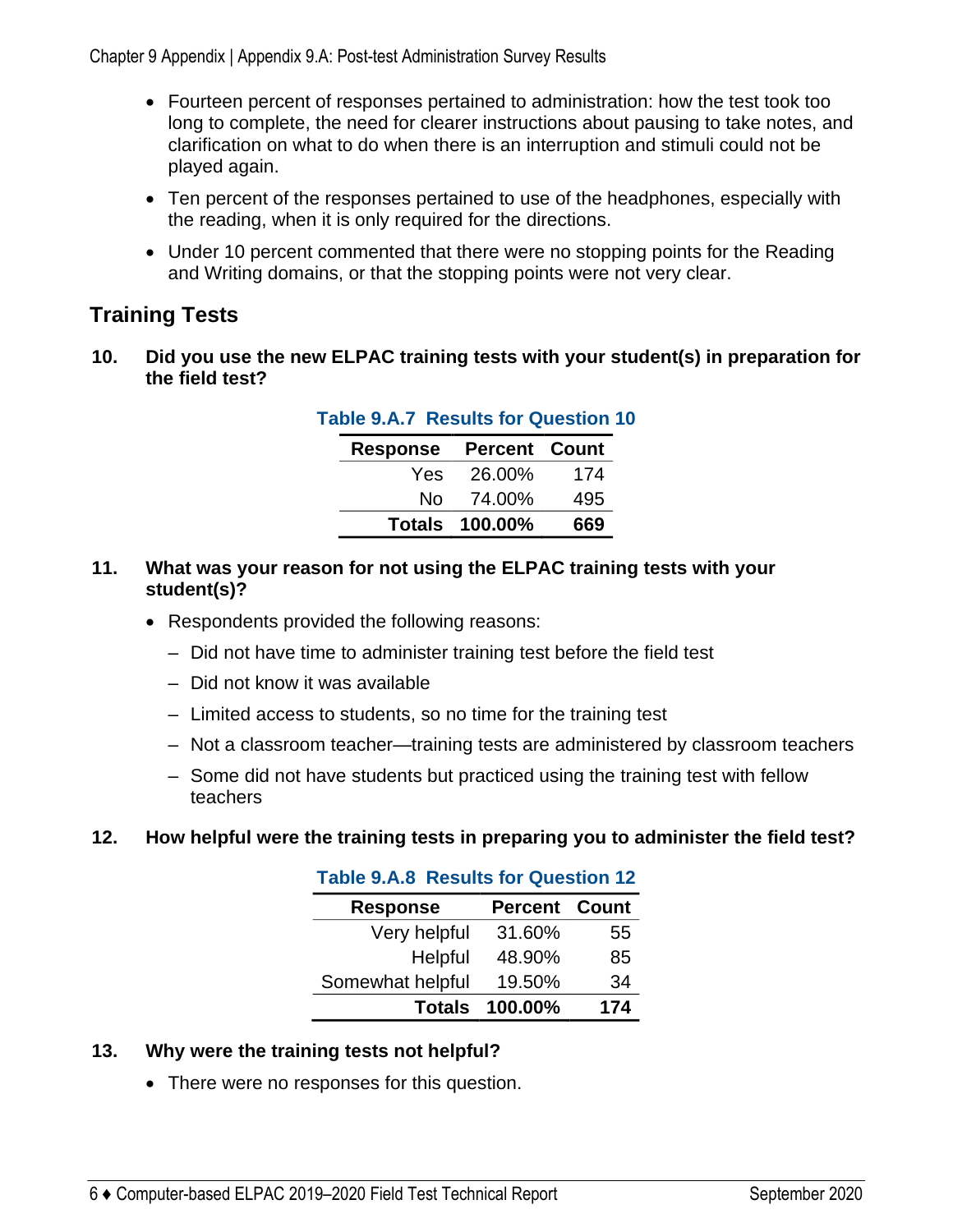# <span id="page-10-0"></span>**Using the Technology Readiness Checker for Students**

<span id="page-10-1"></span>**14. Did your students use the optional Technology Readiness Checker for Students (TRCS) prior to the field test?** 

| <b>Table 9.A.9 Results for Question 14</b> |                       |     |  |
|--------------------------------------------|-----------------------|-----|--|
| <b>Response Percent Count</b>              |                       |     |  |
| Yes                                        | 4.30%                 | 18  |  |
| N٥                                         | 95.70%                | 397 |  |
|                                            | <b>Totals 100.00%</b> | 415 |  |

<span id="page-10-2"></span>**15. Were you aware that the optional TRCS was available?** 

#### **Table 9.A.10 Results for Question 15**

| <b>Response</b> | <b>Percent Count</b>  |     |
|-----------------|-----------------------|-----|
| Yes.            | 53.80%                | 212 |
| No.             | 46.20%                | 182 |
|                 | <b>Totals 100.00%</b> | 394 |

<span id="page-10-3"></span>**16. Was the TRCS helpful in determining whether a student needed support navigating through the test delivery system?** 

| <b>Table 9.A.11 Results for Question 16</b> |                       |    |  |  |  |  |
|---------------------------------------------|-----------------------|----|--|--|--|--|
| <b>Response</b>                             | <b>Percent Count</b>  |    |  |  |  |  |
| Helpful                                     | 64.70%                | 11 |  |  |  |  |
| Somewhat helpful                            | 29.40%                | 5  |  |  |  |  |
| Not helpful                                 | 5.90%                 | 1  |  |  |  |  |
|                                             | <b>Totals 100.00%</b> | 17 |  |  |  |  |

<span id="page-10-4"></span>**17. Were you able to provide the student with a test navigation assistant or designated interface assistant, depending on the support the student needed?** 

| <b>Table 9.A.12 Results for Question 17</b> |                       |    |  |  |  |  |
|---------------------------------------------|-----------------------|----|--|--|--|--|
| <b>Response</b>                             | <b>Percent Count</b>  |    |  |  |  |  |
| Yes                                         | 72.70%                | 8  |  |  |  |  |
| N٥                                          | 9.10%                 | 1  |  |  |  |  |
| Not applicable                              | 18.20%                | 2  |  |  |  |  |
|                                             | <b>Totals 100.00%</b> | 11 |  |  |  |  |

#### **18. Why was the TRCS not helpful?**

• Drag and drop not an option for ELPAC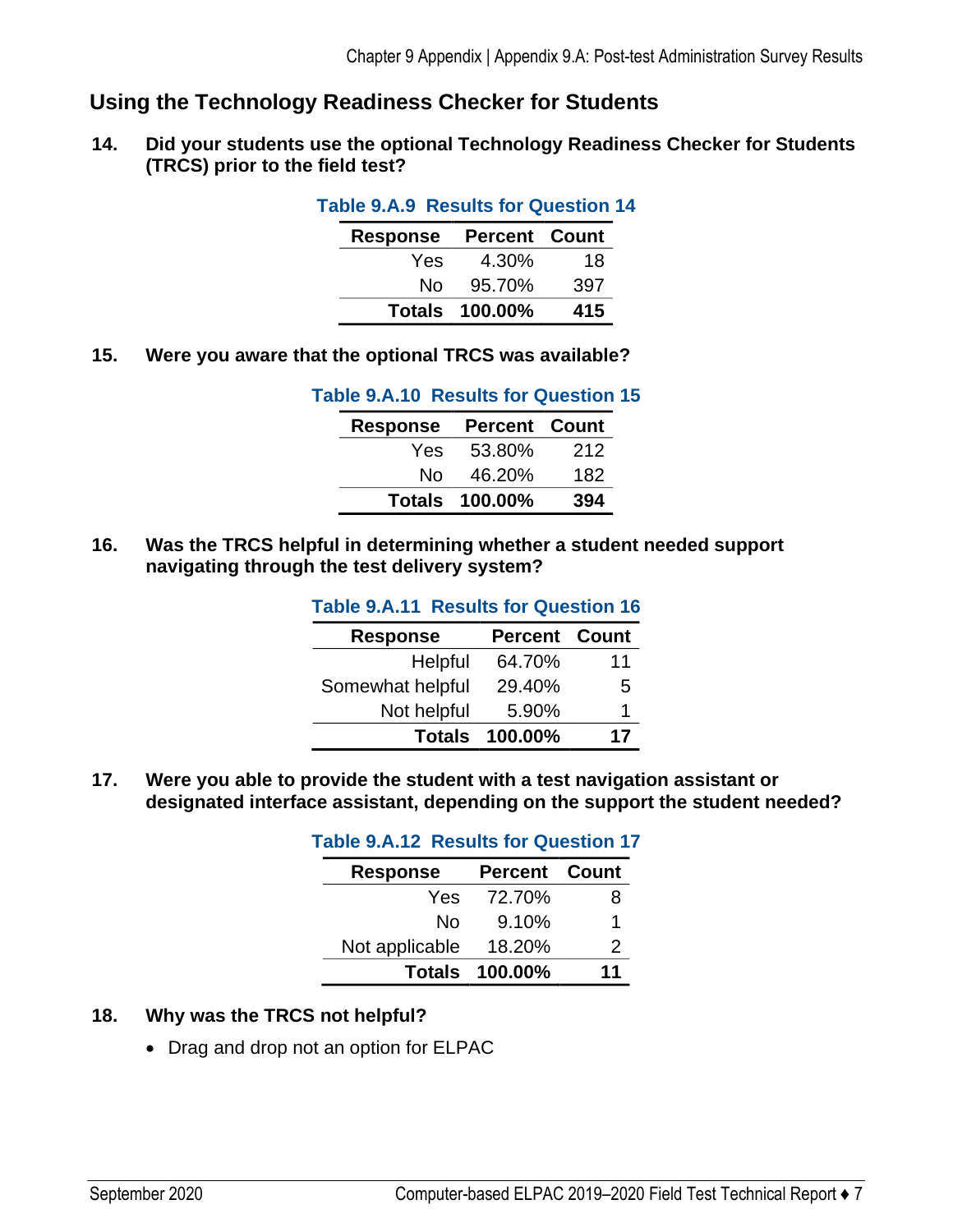#### <span id="page-11-0"></span>**19. Did you save the TRCS report for your students?**

| Table 9.A.13 Results for Question 19 |  |  |
|--------------------------------------|--|--|
|--------------------------------------|--|--|

| <b>Response</b> | <b>Percent Count</b>  |    |
|-----------------|-----------------------|----|
| Yes.            | - 23.50%              | 4  |
| N∩⊹             | 76.50%                | 13 |
|                 | <b>Totals 100.00%</b> | 17 |

<span id="page-11-1"></span>**20. Will you participate in a future focus group regarding the TRCS reports you saved?** 

| <b>Table 9.A.14 Results for Question 20</b> |                       |   |  |
|---------------------------------------------|-----------------------|---|--|
| <b>Response Percent Count</b>               |                       |   |  |
|                                             | Yes 75.00%            | 3 |  |
|                                             | No 25.00%             | 1 |  |
|                                             | <b>Totals 100.00%</b> |   |  |

- **21. Provide your email address to receive notification about the focus group.** 
	- Three email addresses were collected.

#### <span id="page-11-2"></span>**22. How helpful were the preliminary TRCS Guidelines?**

**Table 9.A.15 Results for Question 22** 

| <b>Response</b>  | <b>Percent Count</b> |     |
|------------------|----------------------|-----|
| Helpful          | 33.10%               | 87  |
| Somewhat helpful | 29.70%               | 78  |
| Not helpful      | 37.30%               | 98  |
| <b>Totals</b>    | 100.00%              | 263 |

#### **23. Provide a reason for your response.**

- For respondents who were able to access the guidelines, they were very helpful and clear. They were also a way to understand the new tool better.
- Some loved it and are using it for both ELPAC and Smarter Balanced Assessment Consortium (SBAC).
- Those who answered "not helpful" were not aware of the TRCS.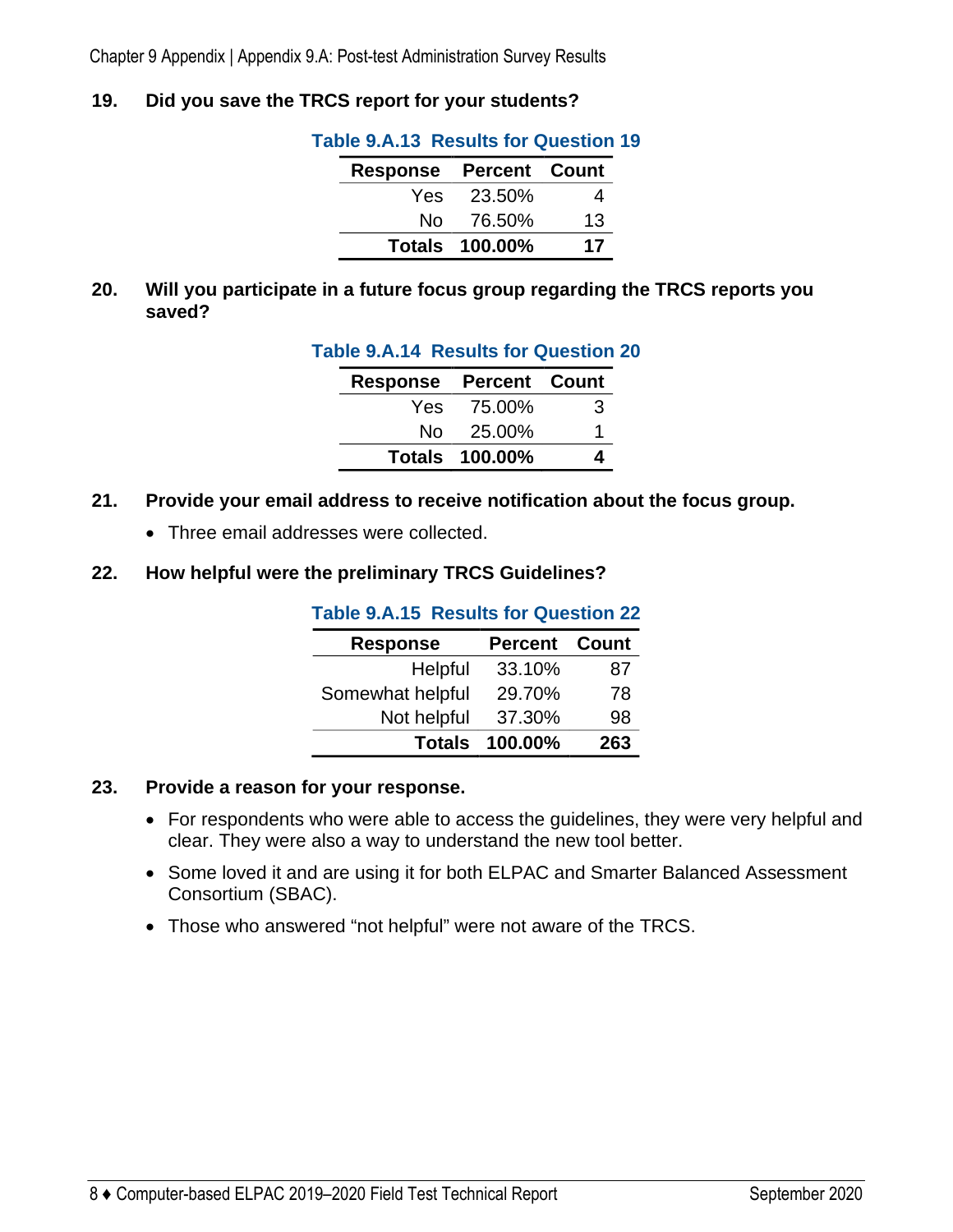# <span id="page-12-0"></span>**Test Administration Issues**

#### **24. How often did you experience issues with any of the following aspects of the computer-based administration of the field test?**

<span id="page-12-1"></span>

| <b>Activities</b>                                                                                            | Count<br><b>Always:</b> | Row %<br><b>Always:</b> | Count<br>Sometimes: | Sometimes: Row % | Count<br>Never: | Never: Row % | Count<br>Did not access: | Row %<br>$\sim$<br>Did not access | Count<br><b>Total Responses</b> |
|--------------------------------------------------------------------------------------------------------------|-------------------------|-------------------------|---------------------|------------------|-----------------|--------------|--------------------------|-----------------------------------|---------------------------------|
| Logging into the Test<br>Administrator Interface                                                             | 15                      | 2.2%                    | 206                 | 30.6%            | 437             | 64.8%        | 16                       | 2.4%                              | 674                             |
| Students logging into the Test<br><b>Delivery System</b>                                                     | 23                      | 3.4%                    | 219                 | 32.6%            | 400             | 59.5%        | 30                       | 4.5%                              | 672                             |
| Network connectivity                                                                                         | 10                      | 1.5%                    | 254                 | 37.8%            | 391             | 58.2%        | 17                       | 2.5%                              | 672                             |
| Setting up student test<br>settings for designated<br>support in TOMS                                        | 10                      | 1.5%                    | 82                  | 12.3%            | 234             | 35.0%        | 343                      | 51.3%                             | 669                             |
| Submitting a report on the<br>Security and Test<br><b>Administration Incident</b><br><b>Reporting System</b> | 8                       | 1.2%                    | 28                  | 4.2%             | 151             | 22.6%        | 480                      | 72.0%                             | 667                             |

#### **Table 9.A.16 Results for Question 24**

<span id="page-12-2"></span>**25. To what extent were the test directions clear, allowing students to understand what they were asked to do?** 

| ו נורדוש טושטו<br>TROUGHO TOT QUOOLIVITED |                       |     |  |  |  |  |
|-------------------------------------------|-----------------------|-----|--|--|--|--|
| <b>Response</b>                           | <b>Percent Count</b>  |     |  |  |  |  |
| Very clear                                | 28.20%                | 187 |  |  |  |  |
| Clear                                     | 56.30%                | 374 |  |  |  |  |
| Somewhat clear                            | 14.60%                | 97  |  |  |  |  |
| Unclear                                   | 0.90%                 | 6   |  |  |  |  |
|                                           | <b>Totals 100.00%</b> | 664 |  |  |  |  |

# **Table 9.A.17 Results for Question 25**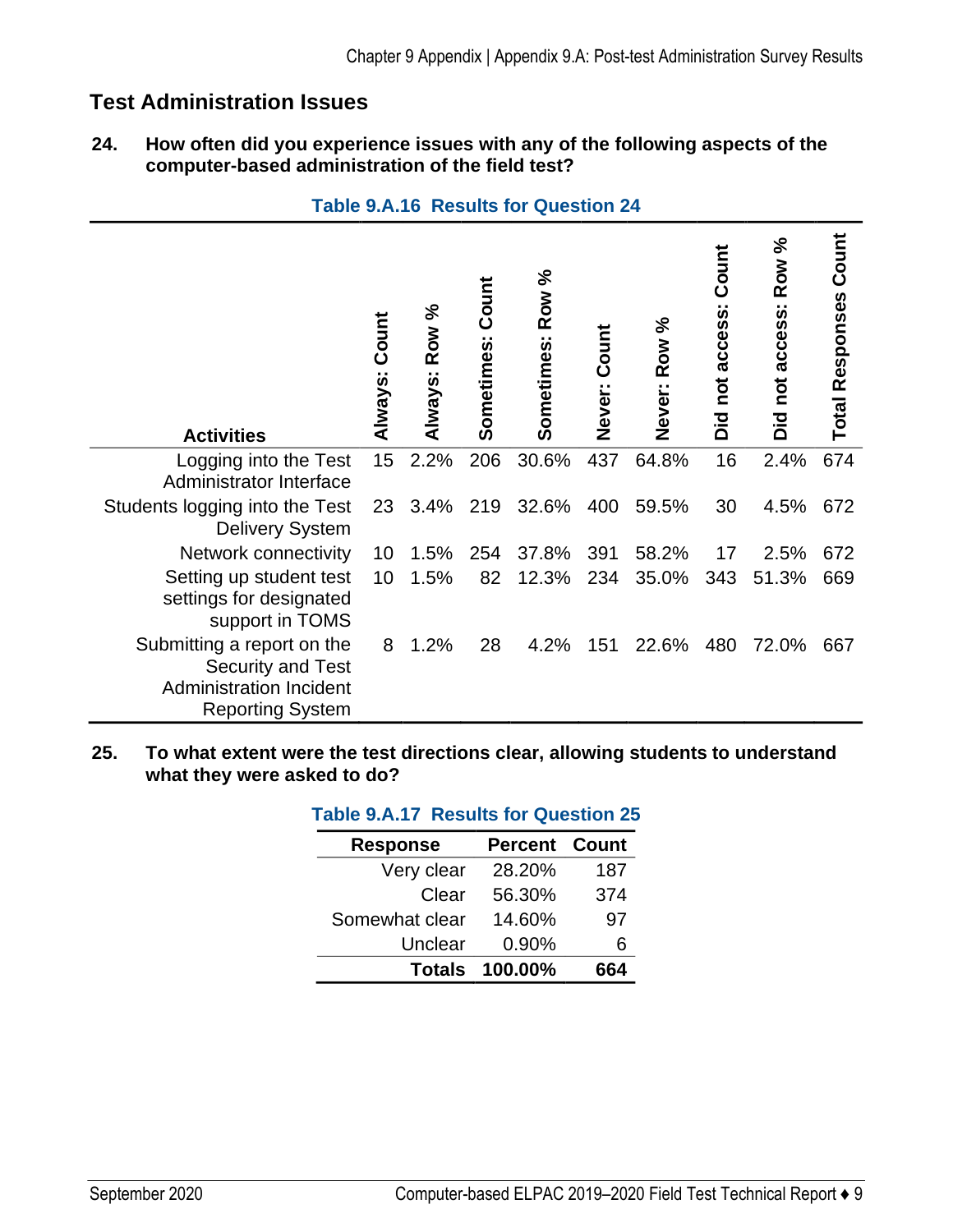#### **26. Provide samples of directions that were somewhat clear or not clear.**

- Respondents provided the following samples:
	- Too lengthy and wordy directions/instructions for English Learners. Need to be more concise and simple. Lengthy directions even before student begins testing.
	- Some students did now know when to click on next.
	- Vocabulary in the directions were high level words. E.g. for first graders use of: scroll, descriptions, details, unsure, respond (instead of answer).
	- Writing test asking to re-write a sentence, not clear on which sentence to re-write since sentence was on a different screen from the question.
	- The directions were too complicated. Shifting from proctor speaking to online directions was too much for a student who is learning English.
	- Instruction on the *DFA* about mark for review but the mark for review is not an option visible on the screen unless student is familiar with the three line button.
	- Progression bar should include ration to number of question, and should not say 100 percent if the student has not completed the last question.
	- The instruction re: note-taking for SAP [Summarize an Academic Presentation] needs to be more emphatic. Students don't realize how much content they'll be listening to. I'd like to be able to say something like, "Please, take notes."
	- Students frustrated that they could not rewind and listen to recording more than once since this is allowable in SBAC.

# <span id="page-13-0"></span>**Student Use and Test Difficulties**

**27. To what extent did your students in grades four through twelve independently navigate the features of the computer-based assessment items and tasks?** 

<span id="page-13-1"></span>

| Domain or Type of<br><b>Difficulty</b>                 | Count<br><b>Always:</b> | వ<br><b>Row</b><br><b>Always:</b> | Count<br>Sometimes: | వ<br><b>Row</b><br>$\bullet$ .<br>Sometimes | Count<br>Never: | $\approx$<br><b>Row</b><br>Never: | O<br>ē<br>rades<br>σ<br>О<br>ಕ<br>6<br>∩<br>ත | న్<br><b>ROW</b><br>udeni<br>grades<br>ō<br><u>흐</u><br><u>ಕ್</u> | Count<br>Responses: |
|--------------------------------------------------------|-------------------------|-----------------------------------|---------------------|---------------------------------------------|-----------------|-----------------------------------|-----------------------------------------------|-------------------------------------------------------------------|---------------------|
| Listening domain                                       | 353                     | 53.5%                             | 102                 | 15.5%                                       | 27              | 4.1%                              | 178                                           | 27.0%                                                             | 660                 |
| Reading domain 371                                     |                         | 56.0%                             | 84                  | 12.7%                                       | 32              | 4.8%                              | 175                                           | 26.4%                                                             | 662                 |
| Writing domain                                         | 338                     | 51.1%                             | 107                 | 16.2%                                       | 29              | 4.4%                              | 187                                           | 28.3%                                                             | 661                 |
| Difficulties typing their                              | 34                      | 5.2%                              | 163                 | 24.8%                                       | 267             | 40.6%                             | 193                                           | 29.4%                                                             | 657                 |
| responses to the writing<br>items due to unfamiliarity |                         |                                   |                     |                                             |                 |                                   |                                               |                                                                   |                     |
| using a keyboard                                       |                         |                                   |                     |                                             |                 |                                   |                                               |                                                                   |                     |

#### **Table 9.A.18 Results for Question 27**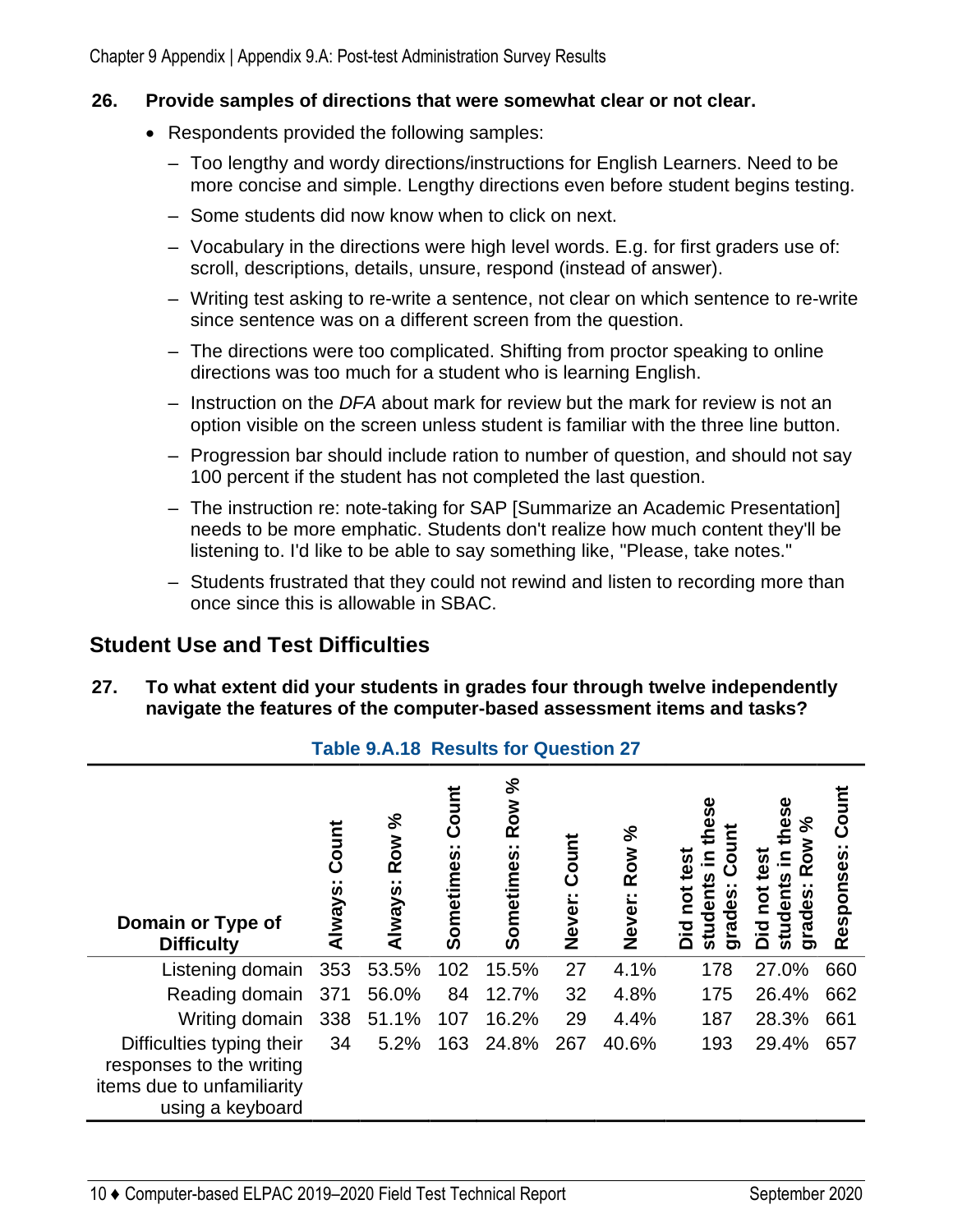<span id="page-14-1"></span>**28. If you answered "Always" or "Sometimes" in the statement about difficulties with typing responses, at what grade(s) did you observe this to be true?** 

| <b>Table 9.A.19 Results for Question 28</b> |                |       |  |
|---------------------------------------------|----------------|-------|--|
| <b>Grade Level</b>                          | <b>Percent</b> | Count |  |
| Grade four                                  | 57.10%         | 145   |  |
| Grade five                                  | 40.90%         | 104   |  |
| Grade six                                   | 22.80%         | 58    |  |
| Grade seven                                 | 23.20%         | 59    |  |
| Grade eight                                 | 21.70%         | 55    |  |
| Grade nine                                  | 17.70%         | 45    |  |
| Grade ten                                   | 18.90%         | 48    |  |
| Grade eleven                                | 15.70%         | 40    |  |
| Grade twelve                                | 15.40%         | 39    |  |

<span id="page-14-2"></span>**29. When testing "new arrival" students (enrolled less than 12 months in the United States), how familiar were they with computers?** 

| <b>Table 9.A.20 Results for Question 29</b> |                       |     |
|---------------------------------------------|-----------------------|-----|
| <b>Value</b>                                | <b>Percent Count</b>  |     |
| Familiar                                    | 12.90%                | 86  |
| Somewhat familiar                           | 30.90%                | 206 |
| Not familiar                                | 4.40%                 | 29  |
| Did not test new arrivals                   | 51.80%                | 345 |
|                                             | <b>Totals 100.00%</b> | հհհ |

# <span id="page-14-0"></span>**Domain-Specific Issues**

**30. Did your students report issues with the quality of the audio on the following domains?** 

<span id="page-14-3"></span>

| <b>Table 9.A.21 Results for Question 30</b> |                                   |                         |                           |                                             |                 |                    |                                                                           |                                                                                    |                     |
|---------------------------------------------|-----------------------------------|-------------------------|---------------------------|---------------------------------------------|-----------------|--------------------|---------------------------------------------------------------------------|------------------------------------------------------------------------------------|---------------------|
| <b>Domain</b>                               | Count<br>$\blacksquare$<br>Always | Row %<br><b>Always:</b> | Count<br>. .<br>Sometimes | Row %<br>$\blacksquare$<br><b>Sometimes</b> | Count<br>Never: | వ<br>Row<br>Never: | students<br>Count<br>ູ່ທ່<br>rade<br>test<br>g<br>not<br>these<br>id<br>Ö | న<br>students<br>Row<br>.,<br><b>SO</b><br>test<br>rade<br>Did not 1<br>ත<br>these | Count<br>Responses: |
| Listening domain                            | 6                                 | 0.9%                    | 73                        | 10.9%                                       | 476             | 71.4%              | 112                                                                       | 16.8%                                                                              | 667                 |
| Speaking domain                             | 9                                 | 1.4%                    | 56                        | 8.4%                                        | 492             | 74.0%              | 108                                                                       | 16.2%                                                                              | 665                 |
| Writing domain                              | 0                                 | 0%                      | 38                        | 5.8%                                        | 475             | 72.5%              | 142                                                                       | 21.7%                                                                              | 655                 |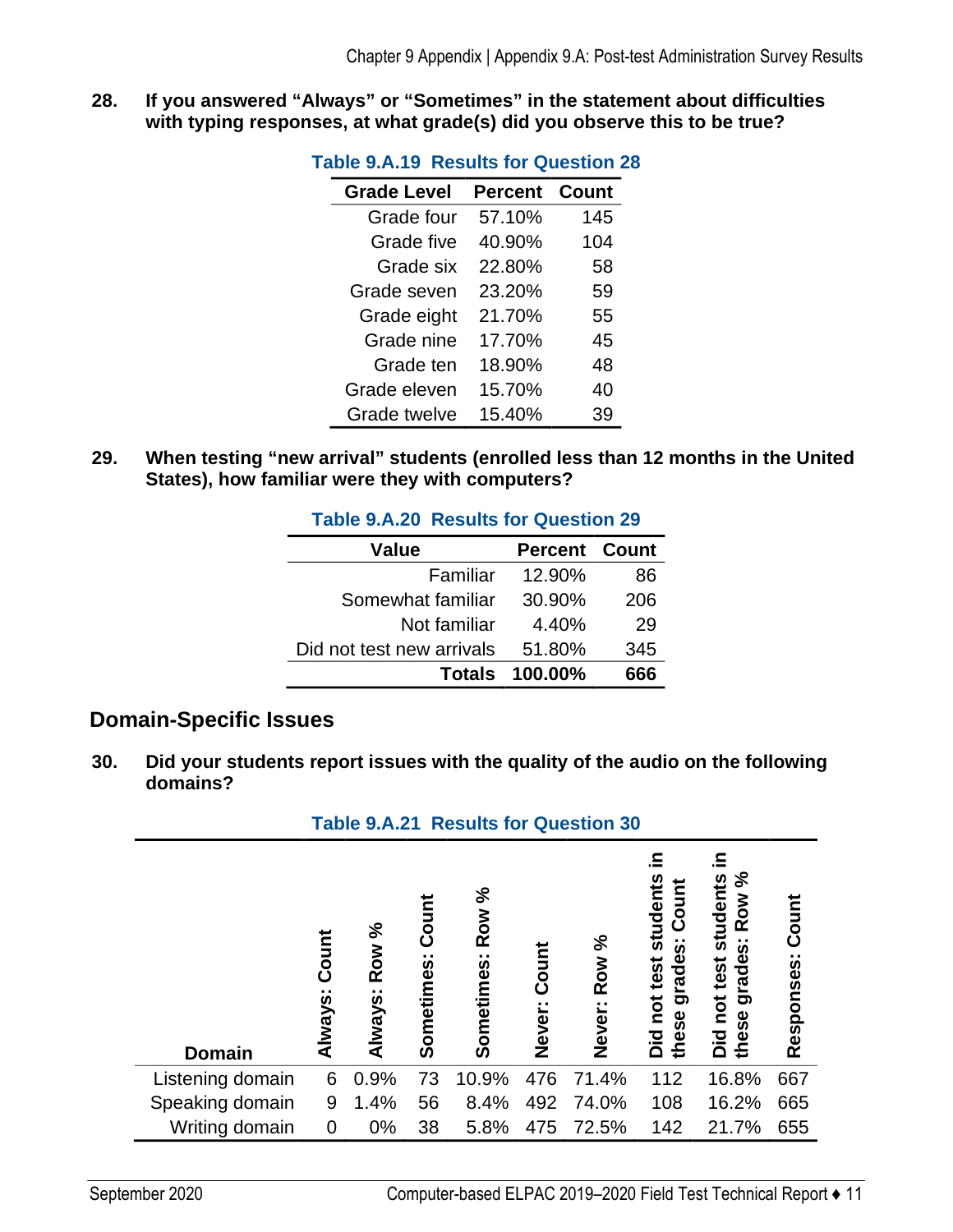Chapter 9 Appendix | Appendix 9.A: Post-test Administration Survey Results

#### **31. List the issues reported with the Listening domain.**

- Respondents listed the following issues:
	- Audio jumped ahead or skipped around.
	- Too loud for students or volume too low for some. Needed to log out to adjust volume.
	- Issues with the audio. Stopped working after question 3.

#### **32. List the issues reported with the Speaking domain.**

- Respondents listed the following issues:
	- SAP audio issue (different grades): was choppy and staticky and in some cases did not work so test examiner read the script.
	- Some audio was cut off so students did not hear the ending of the SAP stimuli.
	- Recording volume was an issue.

#### **33. List the issues reported with the Writing domain.**

• There were no responses for this question.

#### <span id="page-15-0"></span>**34. Did students ask to hear the Listening stimuli more than once (this is only allowed as a designated support)?**

| <b>Response</b> | <b>Percent Count</b>  |     |
|-----------------|-----------------------|-----|
| Yes             | 21.80%                | 136 |
| N٥              | 78.20%                | 488 |
|                 | <b>Totals 100.00%</b> | 624 |

**Table 9.A.22 Results for Question 34** 

<span id="page-15-1"></span>**35. How engaged were your students in kindergarten and grade one in listening to the audio files played through the Test Delivery System (TDS)?** 

#### **Table 9.A.23 Results for Question 35**

| <b>Response</b>                                       | <b>Percent Count</b> |     |
|-------------------------------------------------------|----------------------|-----|
| Very engaged                                          | 7.50%                | 49  |
| Somewhat engaged                                      | 26.80%               | 176 |
| Not engaged                                           | 3.20%                | 21  |
| Did not administer the kindergarten or grade one test | 62.60%               | 411 |
| <b>Totals</b>                                         | 100.00%              | 657 |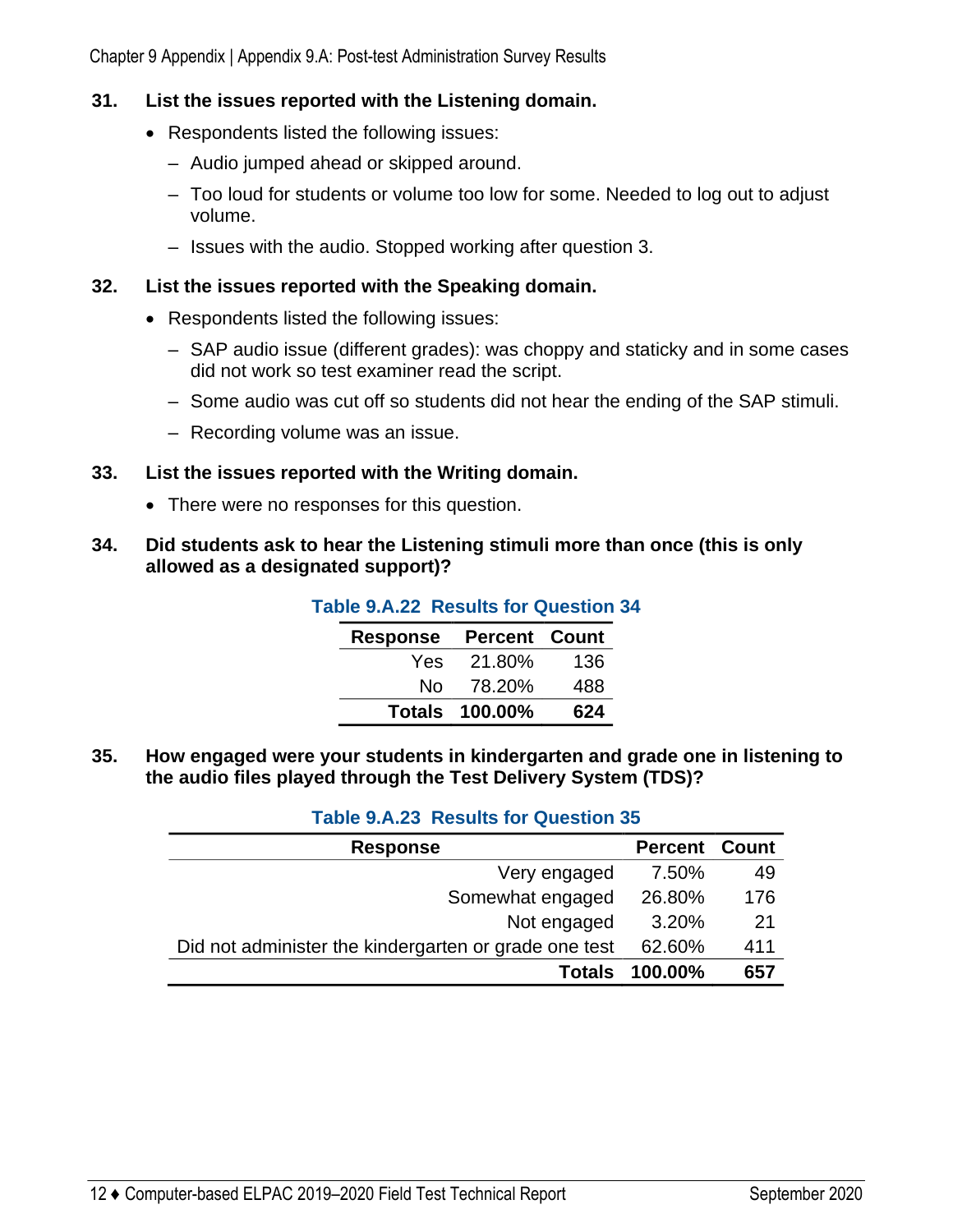#### <span id="page-16-0"></span>**36. During the administration of the Speaking domain, which seating arrangement worked best for you and your student?**

| <b>Response</b>                  | <b>Percent Count</b>  |     |
|----------------------------------|-----------------------|-----|
| Face-to-face with the student    | 11.00%                | 65  |
| 90-degree angle with the student | 70.70%                | 417 |
| <b>Both</b>                      | 18.30%                | 108 |
|                                  | <b>Totals 100.00%</b> | 590 |

#### **Table 9.A.24 Results for Question 36**

#### <span id="page-16-1"></span>**37. Did your preferred seating arrangement depend on the grade or grade span administered?**

| 1900                                |                       |     |
|-------------------------------------|-----------------------|-----|
| <b>Response</b>                     | <b>Percent Count</b>  |     |
| Yes. List grade—Write In (Required) | 12.50%                | 77  |
| No.                                 | 87.50%                | 537 |
|                                     | <b>Totals 100.00%</b> | 614 |

#### **Table 9.A.25 Results for Question 37**

- The majority of respondents administered K–2 and indicated a 90 degree or sideby-side seating preference.
- Others noted a 90-degree seating preference, depending on the area of the room in which the test is administered.
- Additional comments noted test examiners had a hard time maneuvering the cursor so could not sit across.

#### <span id="page-16-2"></span>**38. Did you have any issues remembering or knowing when to begin the student's audio recording during the Speaking domain?**

| <b>Table 9.A.26 Results for Question 38</b> |                               |                       |     |  |
|---------------------------------------------|-------------------------------|-----------------------|-----|--|
|                                             | <b>Response Percent Count</b> |                       |     |  |
|                                             |                               | Yes 48.20%            | 287 |  |
|                                             | No.                           | 51.80%                | 309 |  |
|                                             |                               | <b>Totals 100.00%</b> | 596 |  |

#### **39. What helpful reminders can be implemented for future administrations?**

- Respondents suggested the following reminders:
	- Practice and repetition.
	- Add script in the *DFA* "I am going to start recording now."
	- Larger icon, blinking/bouncing icon, a sound/alert on TDS. Bigger prompt or color reminder on the *DFA*.
	- Check mark to appear or indicator after recording.
	- Remove recording altogether. Too distracting to students.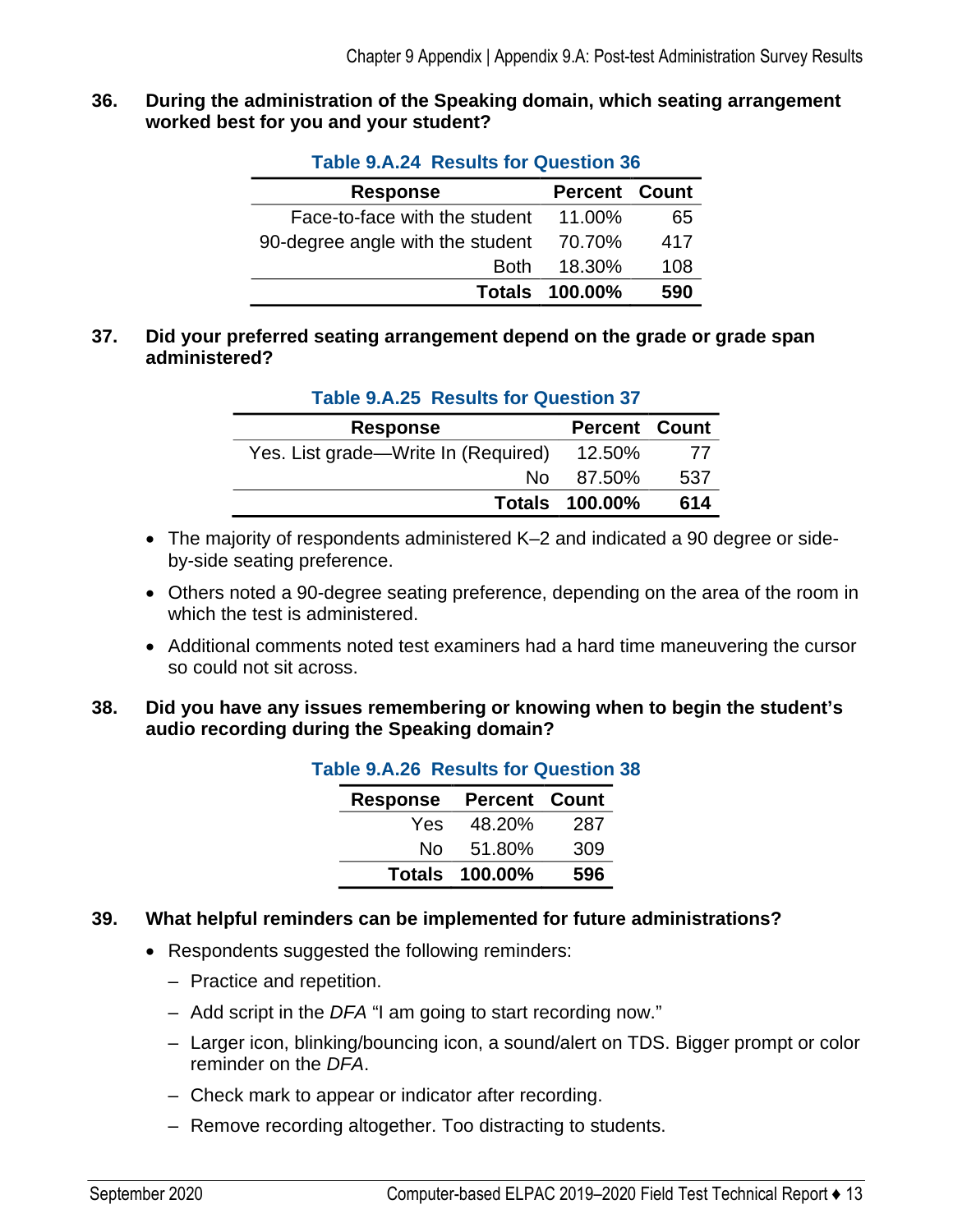<span id="page-17-1"></span>**40. When did you enter the scores in the data entry interface?** 

| <b>Response</b> | <b>Percent Count</b> |     |  |
|-----------------|----------------------|-----|--|
| During testing  | 26.50%               | 156 |  |
| After testing   | 69.90%               | 411 |  |
| Both            | 3.60%                | 21  |  |
| <b>Totals</b>   | 100.00%              | 588 |  |

#### **Table 9.A.27 Results for Question 40**

<span id="page-17-2"></span>**41. Did you administer the kindergarten Reading domain?** 

| <b>Table 9.A.28 Results for Question 41</b> |                               |                       |     |
|---------------------------------------------|-------------------------------|-----------------------|-----|
|                                             | <b>Response Percent Count</b> |                       |     |
|                                             |                               | Yes 26.70% 172        |     |
|                                             |                               | No 73.30%             | 473 |
|                                             |                               | <b>Totals 100.00%</b> | 645 |

<span id="page-17-3"></span>**42. In the Read Along Word with Scaffolding, item and response selections are displayed in a vertical layout. Would a side-by-side layout be a better representation?** 

#### **Table 9.A.29 Results for Question 42**

| <b>Response</b> | <b>Percent Count</b>  |     |
|-----------------|-----------------------|-----|
| Vertically      | 22.20%                | 37  |
| Side-by-side    | 77.80%                | 130 |
|                 | <b>Totals 100.00%</b> | 167 |

## <span id="page-17-0"></span>**Universal Tools and Accessibility Resources**

<span id="page-17-4"></span>**43. When administering the test one-on-one, did you help your student access universal tools?** 

| <b>Table 9.A.30 Results for Question 43</b> |                       |     |
|---------------------------------------------|-----------------------|-----|
| <b>Response</b>                             | <b>Percent Count</b>  |     |
| Yes.                                        | 17.30%                | 72  |
| N٥                                          | 63.50%                | 265 |
| Did not administer the test one-on-one      | 19.20%                | 80  |
|                                             | <b>Totals 100.00%</b> | 417 |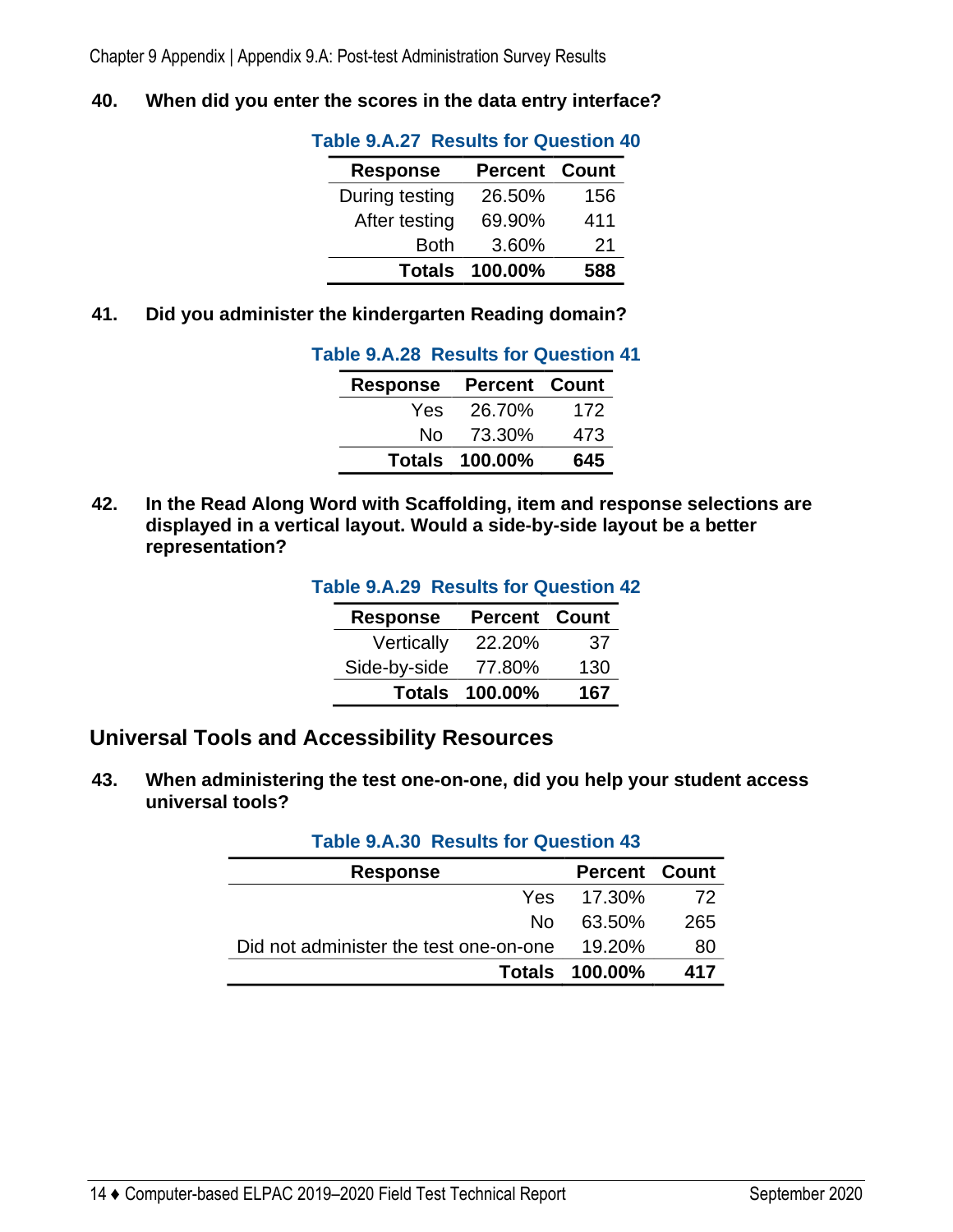**44. When administering the test in group administrations, did you help your students access any of the following supports?** 

|  | <b>Table 9.A.31 Results for Question 44</b> |
|--|---------------------------------------------|
|--|---------------------------------------------|

<span id="page-18-0"></span>

| <b>Type of Support</b>       | Count<br>Always | న<br>ð<br>œ<br>n<br>Alway | 5<br>ت<br>. .<br>89<br>Someti | న<br>Row<br>Sometimes: | Coun<br><b>Never</b> | న<br>Row<br><br><b>Never</b> | udei<br>ပိ<br>もの<br>. .<br><b>S</b><br>grade<br>test<br>pot<br>these<br>bid | న్<br>udents<br>⋧<br>Ö<br>ě<br>뮶<br>$\cdots$<br><b>S</b><br>ade<br>test<br>ត<br>not<br>these<br>bid | ō<br>. .<br>Responses |
|------------------------------|-----------------|---------------------------|-------------------------------|------------------------|----------------------|------------------------------|-----------------------------------------------------------------------------|-----------------------------------------------------------------------------------------------------|-----------------------|
| Embedded universal tools     | 6               | 1.4%                      | 60                            | 14.3%                  | 237                  | 56.4%                        | 117                                                                         | 27.9%                                                                                               | 420                   |
| Non-embedded universal tools | 2               | 0.5%                      | 32                            | 7.7%                   | 266                  | 63.9%                        | 116                                                                         | 27.9%                                                                                               | 416                   |

#### <span id="page-18-1"></span>**45. Did your students use any other accessibility resources set up for them in TOMS? (Select all that apply.)**

#### **Table 9.A.32 Results for Question 45**

| <b>Response</b>                 | <b>Percent Count</b> |    |
|---------------------------------|----------------------|----|
| Embedded designated support     | 61.10%               | 44 |
| Non-embedded designated support | 18.10%               | 13 |
| Non-embedded accommodations     | 29.20%               | 21 |

<span id="page-18-2"></span>**46. Did you use Print on Demand support for younger students or any students that weren't familiar with reading on a computer screen (to provide them with the option of reading on a more familiar background)?** 

#### **Table 9.A.33 Results for Question 46**

| <b>Response</b> | <b>Percent Count</b>  |    |
|-----------------|-----------------------|----|
|                 | No 100,00%            | 11 |
|                 | <b>Totals 100.00%</b> | 11 |

#### **47. Provide a reason for your response.**

- Administrators did not use the support because the students they tested were familiar with reading on the screen and proficient with using devices.
- Administrators did not have students who needed the support.